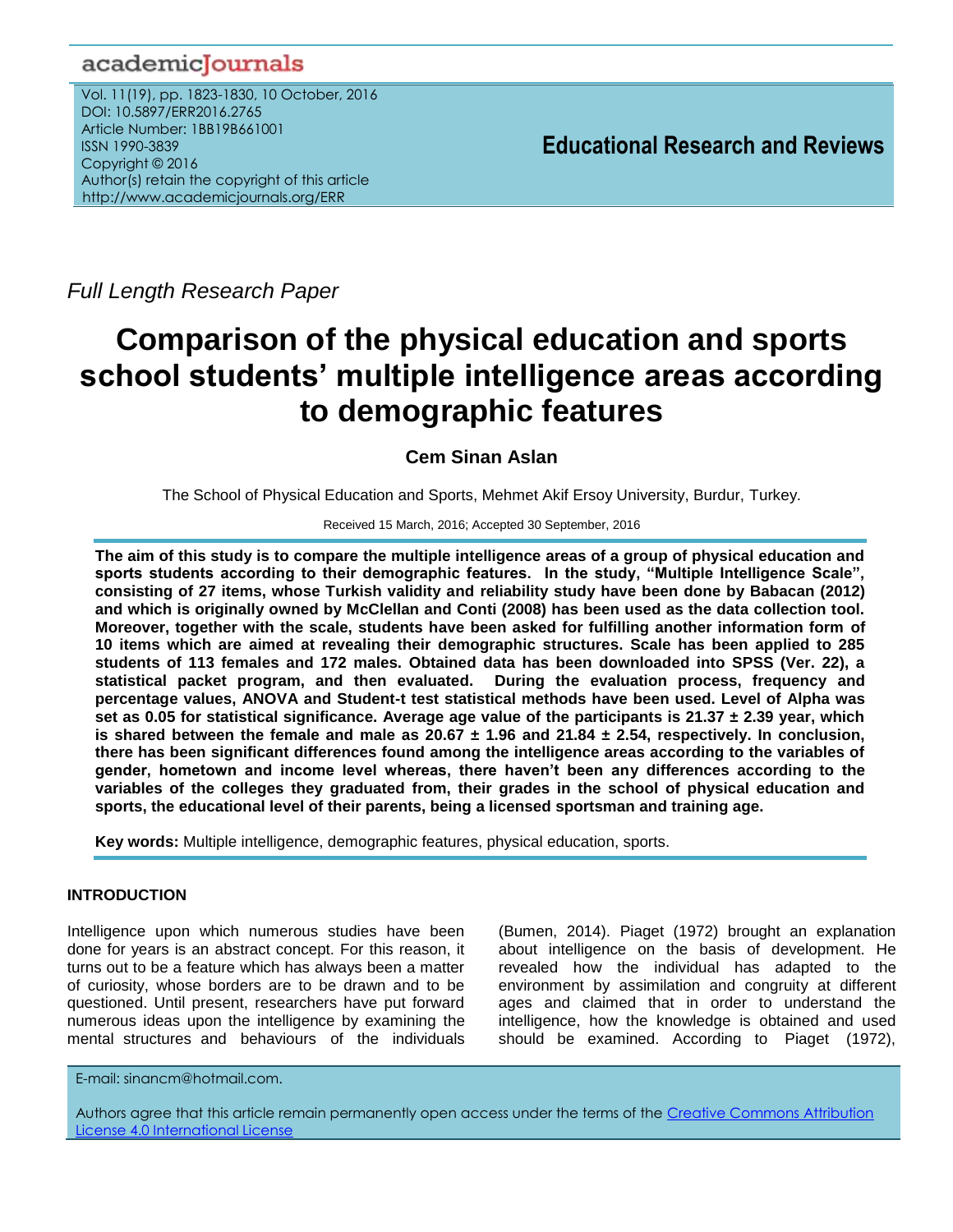intelligence is the power of adaptation to the surrounding in other words; it is a balancing process of balancing the mental development. From that point of his, the aim of realising the learning is to manage thinking as well. Because of the individual differences, there comes out differences in thought and in turn, differences in the intelligence areas. Multiple intelligence theory likes a window opening towards the brain and explains the specific functions of the various areas of the brain. In other words, multiple intelligence theory tries to explain how human intelligence reacts to the content of the world such as various concepts, events, sounds or objects and how he internalizes and interprets this content. In conclusion, from the point of multiple intelligence theory, intelligence is a multidimensional capacity, potential and an acquisition. Moreover, intelligence is shaped by the experiences of the individual with his ecological and cultural surrounding as well as his genetic heritage (Saban, 2005).

### **The purpose of the study**

Aim of this study is to compare the demographic features of the multiple intelligence areas of a group of Physical Education and Sports School (PES) students according to "age, gender, hometown, total household income, level of education of the parents, the high school they graduated from, their grades, being a licensed athlete and training age" variables.

#### **MATERIALS AND METHODS**

This study has cross-sectional characteristics in a descriptive model. The participants have been fully informed about the procedures of the study. Written informed consent forms have been obtained from all participants. The study has been approved by the Cumhuriyet University Non-Interventional Clinical Studies Etic Commission Chairmanship, and has been conducted in a consistent manner with the institutional ethical requirements for human experimentation in accordance with the Declaration of Helsinki. Total 285 volunteer undergraduate students, 113 female 172 male, randomly have participated in the research. When the distribution of the participants according to their grades was examined, it is found that 80, 67, 68 and 70 of the students are from the first, second, third and fourth grades, respectively.

#### **Data collecting tool**

Data collection tool consists of two parts; one of which is an information form aiming at detecting the socio-economic and demographic information of the participants and the other one is the Multiple Intelligence Scale (MIS) which is used for revealing the multiple intelligence areas of the students.

In order to reveal the multiple intelligence areas in which the university students dominate "Multiple Intelligence Scale" of 3 subcategories with 9 items each and 27 items in total have been used, which was developed by McClellann and Conti (2008), and whose Turkish validity and reliability study was accomplished by Babacan (2012). Socio-economic and demographic information part consist of information form of 10 items. In this form, participants are asked questions to help to determine the "age, gender, hometown, total household income, level of education of the parents, high school they graduated from, their grades in the school of physical education and sports, being a licensed athlete and training age" features.

While the participants are answering the Multiple Intelligence Scale, they are required to put the answers to the questions-given as expressions-in an order starting from the item that they totally agree on, which will be called as the nearest, to the one that they do not agree on, which will be called as the furthest option. Participants are supposed to give the score 1 for the nearest ones and 9 for the farthest ones. The fact that for which intelligence area the participant has the tendency most is revealed by the lowest scores they give for the answers, each of which stands for a different intelligence area. Scores for each area are calculated and the intelligence area with the lowest score is accepted as the person's dominant intelligence area. The lowest score to get for each intelligence area in the scale is 3 point whereas, the highest is 27 point (Babacan, 2012).

#### **Data analyses**

The data has been evaluated by SPSS (Ver.22) statistic programme. While evaluating the data, "mean and standard deviation, frequency and percentage" statistical methods have been used; moreover, in order to explore the differences between the groups formed according to the variables, "Student's t-test" and ANOVA have been used. Tukey test has been used to identify which groups have resulted in these differences. Before using the parametric tests, the assumption of normality has been verified using the "Shapiro-Wilk test". Level of Alpha has been set as 0.05 for statistical significance. Inner consistency coefficient (Cronbach's Alpha) of the scale used in this study has been found as 0.70. Based on the related literature (Altunisik et al., 2010; Nakip, 2006), the alpha value of MIS (0.70) is to be accepted as reliable.

# **RESULTS**

Average age value of the participants is  $21.37 \pm 2.39$ years, whose distribution is as 20.67  $\pm$  1.96 for female and 21.84  $\pm$  2.54 years for male. Average values of the other gathered data and the results of the comparison and contrast are listed in Table 1. When the distribution of the graduated schools of the participants are examined, it is found that 63.50% of them, which is the highest rate, have graduated from the General State High Schools, whereas 3.20% of them, the lowest rate, are the graduates of the "Other" (Table 2). Participants have ticked the "City" alternative most with the rate of 63.90% whereas the "Village" has been the least ticked with the rate of 9.80%. The highest level of the participants' fathers' education level is of "Primary School", whereas the lowest level is of the "Uneducated" (Table 3). "Primary School" option is of the highest rate for the mothers' education level, whereas the "University graduate" gets the lowest rate (Table 4). Among the options of the participants' "Total Household Income Level", "0-1000" TL level has got the highest rate, whereas, the "4001-5000" one has the lowest rate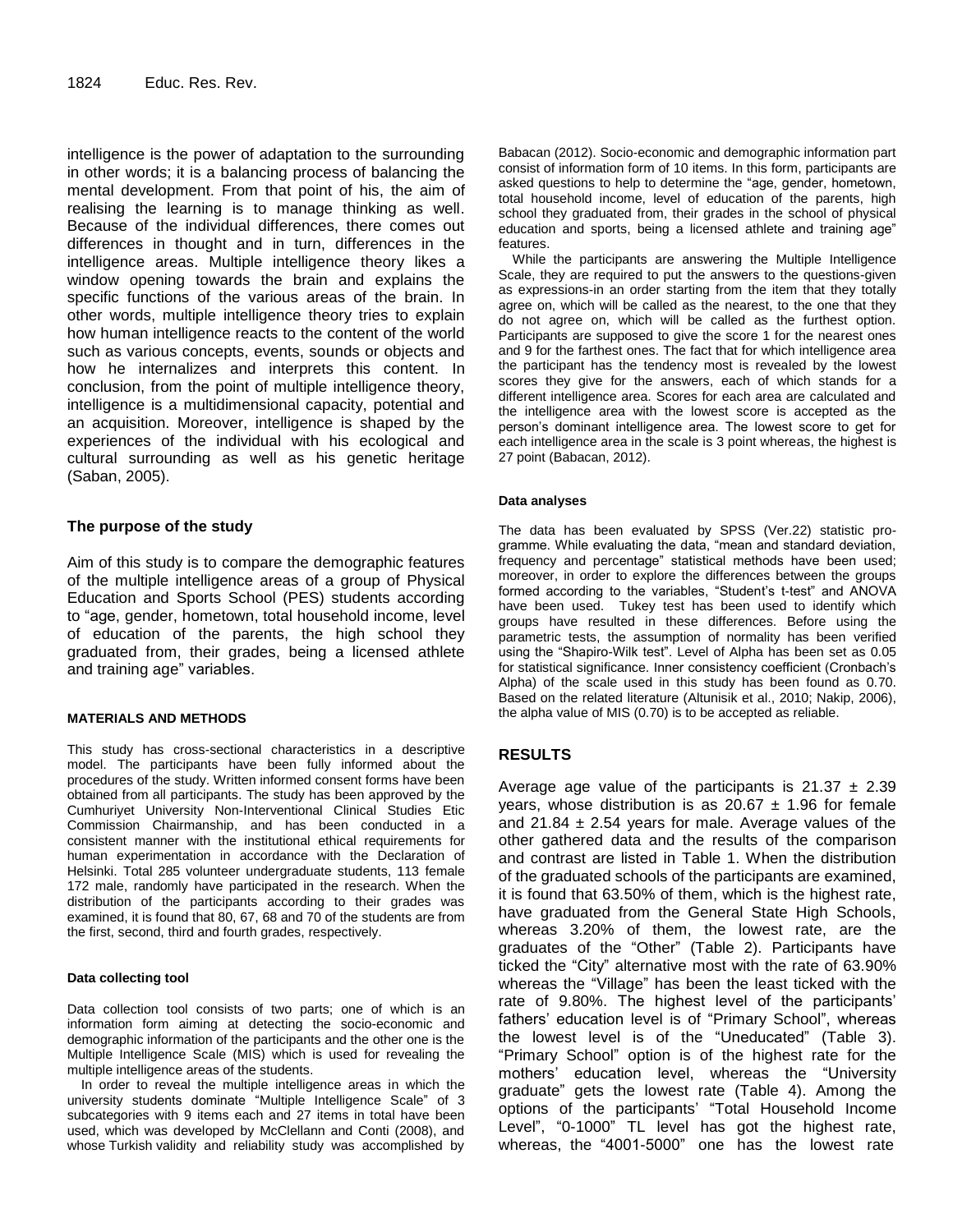| Table 1. Distribution of the high school graduation of participants. |  |
|----------------------------------------------------------------------|--|
|----------------------------------------------------------------------|--|

| <b>Graduation</b>         | Frequency (n) | Percentage value (%) |
|---------------------------|---------------|----------------------|
| General state high school | 181           | 63.50                |
| Sports high school        | 43            | 15.10                |
| Vocational high school    | 38            | 13.30                |
| Anatolian high school     | 14            | 4.90                 |
| Other                     | 9             | 3.20                 |
| Total                     | 285           | 100.00               |

**Table 2.** Distribution of the participants' hometowns.

| Hometown   | Frequency (n) | Percentage value (%) |
|------------|---------------|----------------------|
| Metropolis | 32            | 11.20                |
| City       | 182           | 63.90                |
| Town       | 43            | 15.10                |
| Village    | 28            | 9.80                 |
| Total      | 285           | 100.00               |

**Table 3.** Distribution of the education level of participant's fathers.

| <b>Educational level</b> | Frequency (n) | Percentage value (%) |
|--------------------------|---------------|----------------------|
| <b>Primary School</b>    | 126           | 44.20                |
| Secondary School         | 61            | 21.40                |
| <b>High School</b>       | 73            | 25.60                |
| University               | 22            | 7.70                 |
| Uneducated               | 3             | 1.10                 |
| Total                    | 285           | 100.00               |

**Table 4.** Distribution of the education level of participants' mothers.

| <b>Education level</b> | Frequency (n) | Percentage value (%) |
|------------------------|---------------|----------------------|
| <b>Primary School</b>  | 185           | 64.90                |
| Secondary School       | 64            | 22.50                |
| High School            | 19            | 6.70                 |
| University             | 0             | 0.00                 |
| Uneducated             | 17            | 6.00                 |
| Total                  | 285           | 100.00               |

(Table 5).

According to the results of the t test done by taking the gender variable as a base, there is a statistically significant difference between the female and male in "Bodily-Kinaesthetic, Interpersonal-Social and Verbal-Linguistic Intelligence" areas (p<0.05) (Table 6). In the rest six intelligence areas, there are no significant differences found (p>0.05). When the evaluation

technique of the scores gathered from the scale is taken into consideration, "Intra-personal, Existentialist, Logical-Mathematical, Interpersonal-Social and Bodily-Kinaesthetic Intelligence" areas bear similarities at the utmost level, whereas "Visual-Spatial, Naturalistic, Musical-Rhythmic and Verbal-Linguistic Intelligence" areas bear similarities at the least level between the female and male participants. When the intelligence area scores of the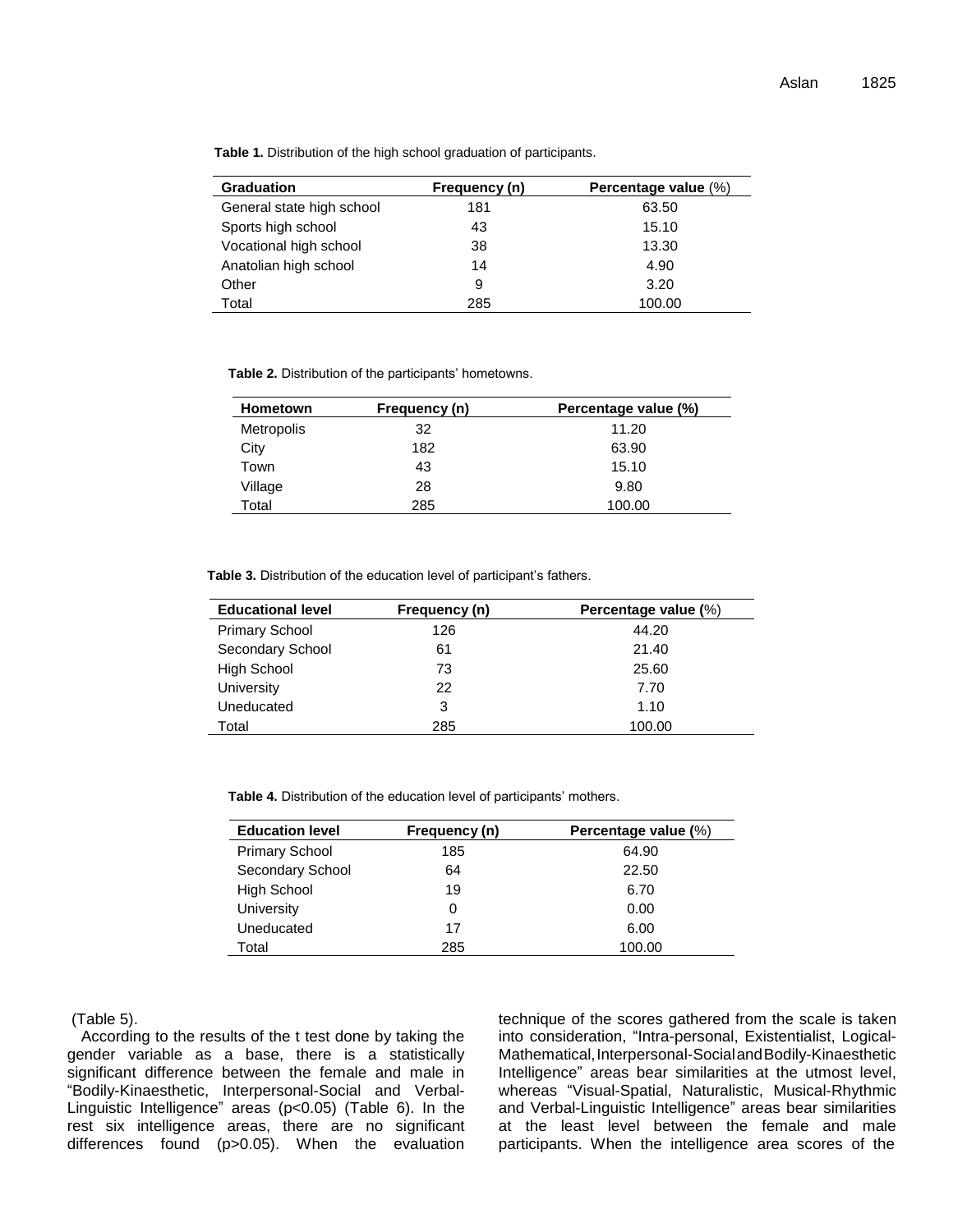| Income (Turkish Lira-TL) | Frequency (n) | Percentage value (%) |
|--------------------------|---------------|----------------------|
| $0 - 1000$               | 167           | 58.60                |
| 1001-1500                | 61            | 21.40                |
| 1501-3000                | 42            | 14.70                |
| 3001-4000                | 6             | 2.10                 |
| 4001-5000                | 2             | 0.70                 |
| $5001+$                  | 7             | 2.50                 |
| Total                    | 285           | 100.00               |

**Table 5.** Distribution of the total house income of participants.

participants are examined according to the hometown variable, there is not a significant difference among groups except for the "Bodily-Kinaesthetic and Naturalistic Intelligence" (Table 7). However, according to Tukey test results, in the "Bodily-Kinaesthetic Intelligence" area, there is a significant difference between village and metropolis, and between village and city, in favour of village. When the intelligence area scores due to the income level of the participants are compared and contrasted, there arises a significant difference only between the groups of "1500-3000" and "5001+" for the "Visual-Spatial Intelligence" area (Table 8). Tukey test results present that this significance is in favour of "1500-3000" income group.

For the other eight intelligence areas, there are not any significant differences among the participants. Moreover, when the characteristics of the participants, that is, the high schools they graduated from, the grades in which they receive education in the School of Physical Education and Sports, the educational level of their parents, their ages, being a licensed athlete and training age features are classified and compared in ANOVA analysis, there are no statistically meaningful differences in their intelligence area points (p>0.05).

# **DISCUSSION**

Average age value of all the participants is  $21.37 \pm 2.39$ , whereas it has been found that the female average is 20.67  $\pm$  1.96 years and male average is 21.84  $\pm$  2.54 years. When the literature was reviewed, most of the age values found in other studies among the university students (Bacak and Dalkiran, 2016; Karakollukcu et al., 2014; Ozdogan et al., 2012; Aslan et al., 2010) bear similarity with values found in this study. In this case, it can be said that the sample of this study has similar characteristics to other samples in the universe. In this study, when the secondary education institutions were examined, it is seen that, of the participants, 150 people equivalent to 63.50%, 43 people with the rate of 15.10%, 38 people with 13.30%, 14 people with 4.90% and 6 people with 2.10% have graduated from general state high school, sports high school, vocational high school, Anatolian high school and the other type of high school, respectively. In literature, when the results of the researches related with PES students and the secondary education institution they graduated (Kayisoglu et al., 2014; Karademir et al., 2010) are examined, even if the rates are different, it can be said that students are mostly the graduates from the general state high schools.

As for the hometown of the participants, it has been concluded that 63.90% (182 people), 15.10% (43 people), 11.20% (32 people) and 9.80% (28 people) have grown up in city, town, metropolis and village, respectively. It has been revealed that students have mostly grown up in the city centre, which is a harmonious result with the other studies (Babacan, 2012; Gul, 2011; Tepekoylu et al., 2009). When the education level of participant's fathers was examined, the highest rate goes to the primary school graduates with 44.20% (126 participants), then 25.60% (73 participants), 21.60% (61 participants), 7.70% (22 participants) are the graduates of high school, secondary school and university, respectively. 3 participants with the rate of 1.10% have no education at all. Fathers are mostly the graduates of primary school, the result which corresponds with the literature (Kurt et al., 2013; Tepekoylu et al., 2009; Izci et al., 2007). When the education level of the participants' mothers is examined, the highest rate goes to the primary school graduates with 64.90% (185 people), then 6.70% (19 people) the graduates of secondary school and high school, respectively. 17 people with the rate of 6.00% have no education at all and there are no university graduates among the mothers. As it is the case for the other studies, it is concluded that the mothers are highly the graduates of the primary school.

When the "Total household income" option was examined, income distribution was as follows; 167 participants with 58.60% was at the "0-1000 TL", 61 participants with 21.40% at the "1001-1500 TL", 42 participants with 14.70% at the "1500-3000 TL", 6 participants with 2.10% at the "3001-4000 TL" and 7 participants with 2.50% at the "5001+". Results of this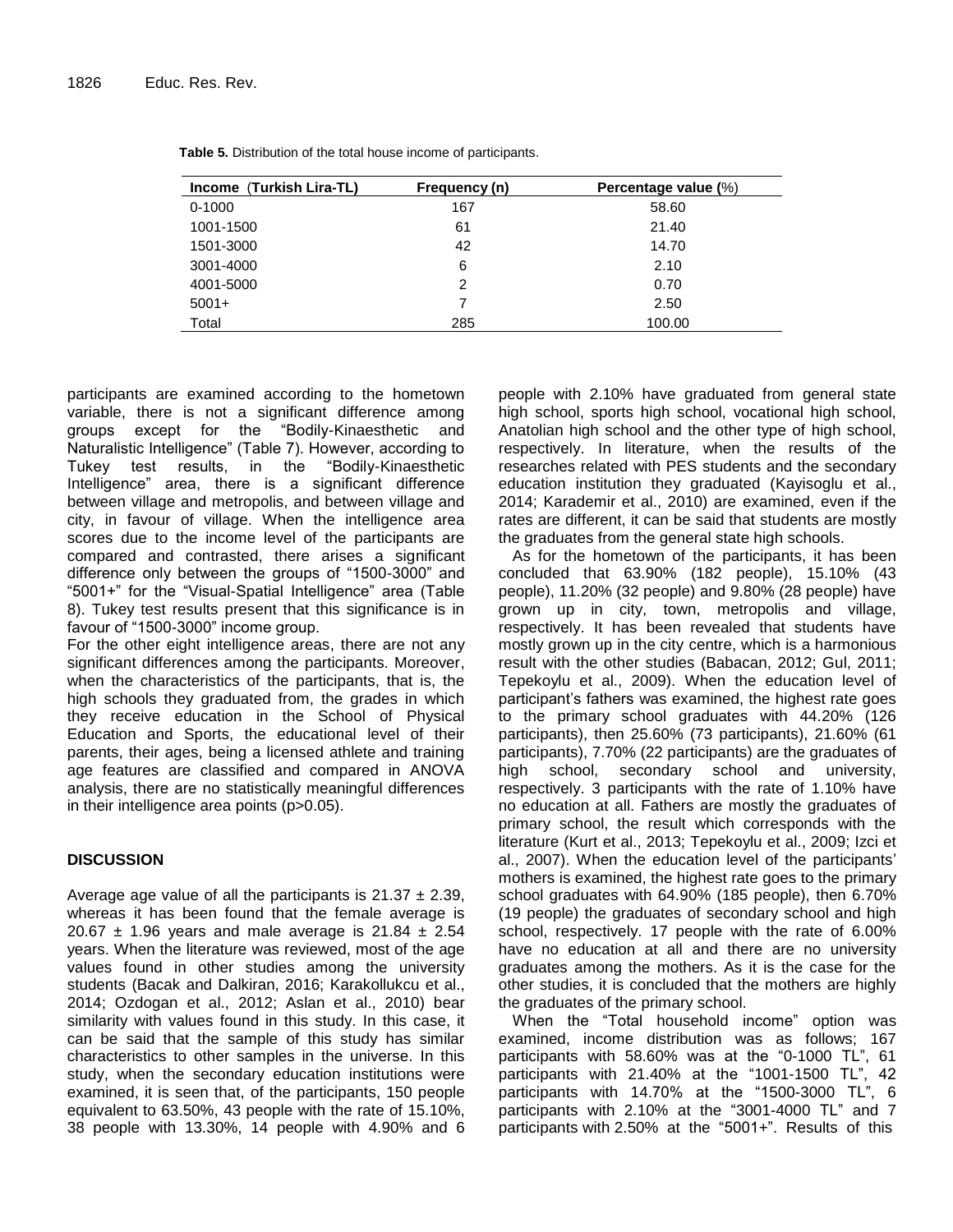| Intelligence areas    | Female $x\pm ss$ | Male $x\pm ss$   | t value  | p value | <b>Result</b> |
|-----------------------|------------------|------------------|----------|---------|---------------|
| Bodily-Kinaesthetic   | $13.53 + 4.72$   | $12.27 + 4.99$   | 2.124    | 0.035   | p<0.05        |
| Existential-spiritual | $11.45 \pm 4.30$ | $11.83 + 4.25$   | $-0.724$ | 0.470   | p > 0.05      |
| Interpersonal-social  | $13.27 + 4.17$   | $12.17 \pm 3.92$ | 2.260    | 0.025   | p<0.05        |
| Intra-personal        | $10.29 \pm 3.75$ | $10.36 + 4.01$   | $-0.144$ | 0.885   | p > 0.05      |
| Logical-mathematical  | $11.96 + 4.01$   | $12.70 + 4.14$   | $-1499$  | 0135    | p > 0.05      |
| Musical-rhythmic      | $18.24 \pm 4.63$ | $17.99 + 4.45$   | 0.457    | 0.648   | p > 0.05      |
| <b>Naturalistic</b>   | $18.14 \pm 3.80$ | $17.62 \pm 3.89$ | 1.113    | 0.267   | p > 0.05      |
| Verbal-linguistic     | $20.01 \pm 4.64$ | $21.63 + 4.74$   | $-2.855$ | 0.005   | p<0.05        |
| Visual-spatial        | 18.10±4.26       | $18.24 + 4.21$   | $-0.275$ | 0.784   | p > 0.05      |

Table 6. Comparing the intelligence area scores according to the gender variable (t test).

**Table 7.** Comparison of the intelligence scores according to the hometowns of the participants (ANOVA).

| Intelligence areas    | <b>F</b> value | Level of significance | <b>Result</b> |
|-----------------------|----------------|-----------------------|---------------|
| Bodily-kinaesthetic   | 3.241          | 0.023                 | p<0.05        |
| Existential-spiritual | 1.035          | 0.378                 | p > 0.05      |
| Interpersonal         | 0.455          | 0.714                 | p > 0.05      |
| Intra-personal        | 0.459          | 0.711                 | p > 0.05      |
| Logical-mathematical  | 1.832          | 0.141                 | p > 0.05      |
| Musical-rhythmic      | 0.364          | 0.779                 | p > 0.05      |
| <b>Naturalistic</b>   | 2.770          | 0.042                 | p<0.05        |
| Verbal-linguistic     | 1.461          | 0.225                 | p > 0.05      |
| Visual-spatial        | 1.973          | 0.118                 | p > 0.05      |

|          | <b>Table 8.</b> Comparison of the intelligence area scores according to the income level of the participants |  |  |  |  |  |  |  |
|----------|--------------------------------------------------------------------------------------------------------------|--|--|--|--|--|--|--|
| (ANOVA). |                                                                                                              |  |  |  |  |  |  |  |

| Intelligence areas    | <b>F</b> value | Level of significance | <b>Result</b> |
|-----------------------|----------------|-----------------------|---------------|
| Bodily-Kinaesthetic   | 1.994          | 0.080                 | p > 0.05      |
| Existential-Spiritual | 1.322          | 0.255                 | p > 0.05      |
| Interpersonal         | 0.335          | 0.891                 | p > 0.05      |
| Intra-personal        | 1.480          | 0.196                 | p > 0.05      |
| Logical-Mathematical  | 0.978          | 0.432                 | p > 0.05      |
| Musical-Rhythmic      | 0.344          | 0,886                 | p > 0.05      |
| <b>Naturalistic</b>   | 0.527          | 0.756                 | p > 0.05      |
| Verbal-Linguistic     | 0.727          | 0.604                 | p > 0.05      |
| Visual-Spatial        | 2.480          | 0.032                 | p<0.05        |

study have revealed great similarity with the literature (Binbasioglu and Tuna, 2014; Özşaker, 2013; Gul, 2011; Bavli, 2009) According to the data given for the "Hunger and Poverty Border" by Turkish Worker Union/Turk-Is (2013), total household income level of the PES students participating in the study is at the "Hunger and Poverty" boarder level. In conclusion, it can be said that total household income level of participating PES students is at the low income group, which has consistency with the other study results for the university students. Kahraman and Bavli (2014) found the intelligent areas near to students as "Intra-personal, Social and Bodily-Kinaesthetic" whereas the further ones found as "Musical-Rhythmic, Verbal-Linguistic, Naturalistic and Visual-Spatial" in order. Similarly, Cinkilic and Soyer (2013) give the order as follows; the nearest intelligence area is "Bodily-Kinaesthetic", whereas the furthest one is "Visual-Spatial". Gullu and Tekin (2009) put the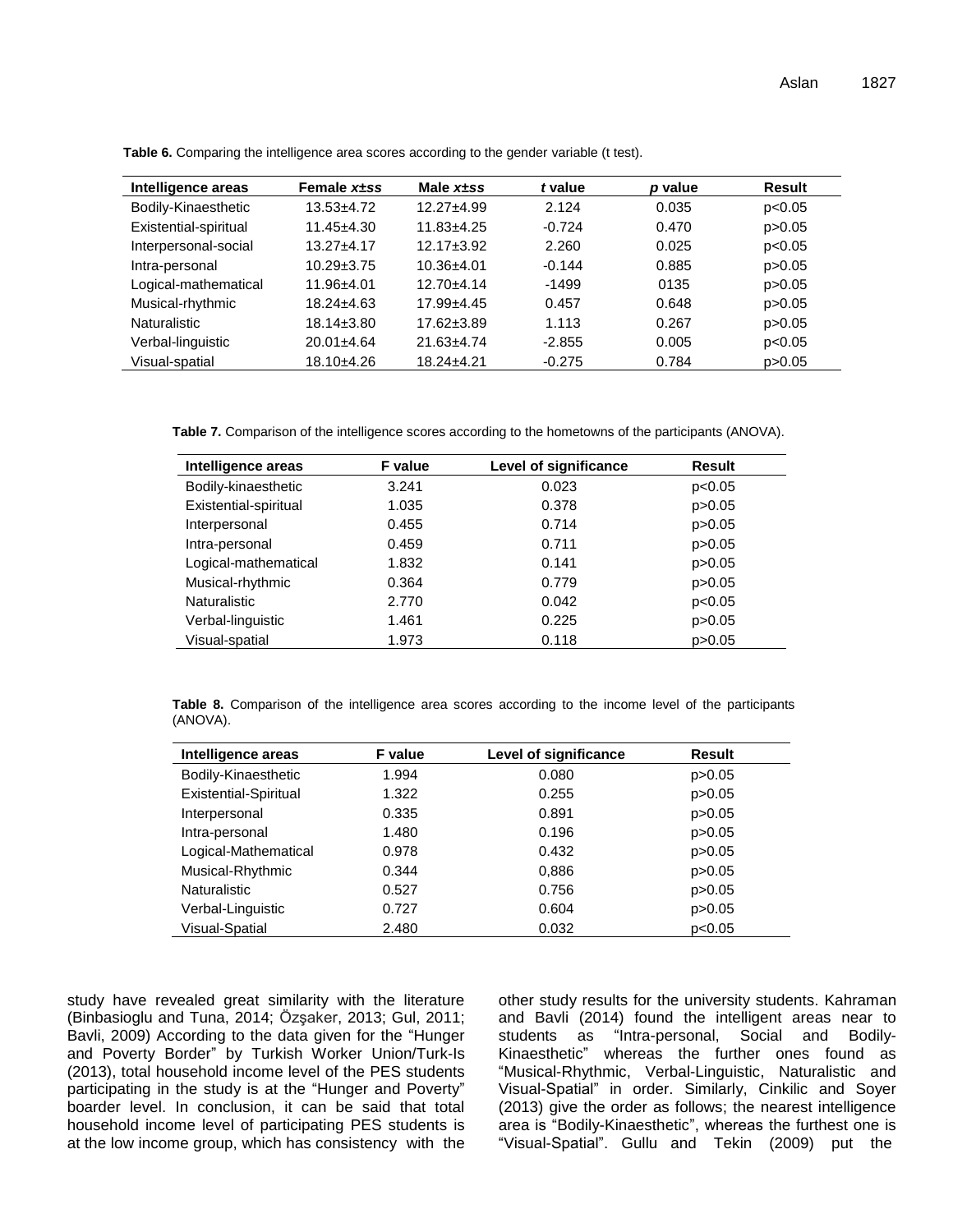intelligence areas in order as "Bodily-Kinaesthetic, Social, Intra-personal, Verbal-Linguistic, Naturalistic, Visual-Spatial and Musical-Rhythmic" and concludes that first, Bodily-Kinaesthetic intelligence; secondly, Social and thirdly, Intra-personal intelligence has developed most among these students.

Kul et al. (2014), states that the nearest intelligence areas to the students are "Social and Bodily-Kinaesthetic" ones, whereas, the furthest ones are "Musical-Rhythmic and Visual-Spatial". Kiremitci and Canpolat (2014) found the nearest intelligence areas as "Bodily-Kinaesthetic, Social and Intra-personal" in order, and the furthest ones are "Naturalistic, Verbal-Linguistic and Musical-Rhythmic". Tuncer (2011) in his study states that while "Bodily-Kinaesthetic Intelligence" of PES students is supposed to be the highest among the others; "Naturalistic Intelligence" comes out to be the highest unexpectedly. The results of the studies related to the intelligence areas of PES students have presented both similarities and dissimilarities in various places, however they have consistency about the fact that the nearest intelligence areas are "Bodily-Kinaesthetic, Interpersonal-Social and Intra-personal", whereas the furthest intelligence areas are "Naturalistic, Verbal-Linguistic and Musical-Rhythmic". According to the results of t test which has applied on the PES students to comprehend whether intelligence areas of them present any differences due to the gender variable, there seems statistically significant difference at "Bodily-Kinaesthetic and Interpersonal-Social Intelligence" areas in favour of male and at "Verbal-Linguistic Intelligence" in favour of female. Among other remaining six intelligence areas there were no significant differences due to the gender variable. When the points gathered from the scale are taken into consideration, "Intra-personal,Existential-Spiritual, Logical-Mathematical, Interpersonal-Social and Bodily-Kinaesthetic Intelligence" have taken their places at the first rows, whereas, "Visual-Spatial, Naturalistic, Musical-Rhythmic and Verbal-Linguistic Intelligence" areas have remained at the background both in male and female similarly.

Cinkilic and Soyer in their study (2014) found that only "Intra-personal Intelligence" area was different between male and female, which was in favour of male and in other intelligence areas there were not any differences found from the point of gender variable. Izci et al. (2007) state that there is no significant difference in any of the intelligence areas. However, Gullu and Tekin (2009) determined significant differences among the "Verbal-Linguistic, Visual-Spatial, Musical-Rhythmic, Social and Intra-personal" intelligence areas in favour of female. Yazici and Acar (2010) found significant differences at "Musical-Rhythmic and Linguistic Intelligence" areas in favour of female, whereas, "Bodily-Kinaesthetic" intelligence areas in favour of male. Karakas et al. (2014) found out significant difference in all intelligence areas except the "Interpersonal-Social" one in favour of female.

When the results of the other studies in literature are examined, there occurs different finding about the differentiation of the intelligence areas according to gender; that is, there is no mutual agreement.

When the intelligence area scores related to hometowns are compared, there is no significant difference found among the groups except for the "Bodily-Kinaesthetic and Naturalistic Intelligence". According to t test results, in the "Bodily-Kinaesthetic Intelligence" area between villagemetropolis and village-city comparisons, there is significant difference in favour of village, whereas the difference in "Naturalistic Intelligence" area is in favour of city. There is not any study done among PES students comparing the multiple intelligence areas from the point of hometown variable. Yilmaz and Ozkan (2011) couldn't find any statistical significant difference among the intelligence scores of Health Academy students from the point of "Longest Lived Place" variable. The fact that there is a significant difference between metropolis, city and village in "Bodily-Kinaesthetic Intelligence" in favour of village can be explained by the point that physical activities in village life are far denser than city life. However, it is surprising that "Naturalistic Intelligence" has come out to be higher in city than in village. The reason for this might be the continuous longing of the city and metropolis habitants for the natural surroundings (Urgup and Aslan, 2015).

When it comes to the intelligence area scores of the participants according to the total household income level, there is not any significant difference among income level groups for eight intelligence areas, whereas only for "Visual-Spatial Intelligence" area there is a significant difference between "1500-3000 TL" income group and "5001+ TL" group. Tukey analyses results show that the difference is in favour of "1500-3000 TL" income group. Cinkilic and Soyer (2013) state that students have one or more than one intelligence area due to the income level variable, there exist differences among the individuals and intelligence areas are affected by the social, environmental and economic etc. situations. Karademir et al. (2010) and Abaci and Baran (2007) couldn't find any correlation between the income level and intelligence areas. From this point of view, while some study results have revealed differences in multiple intelligence areas or intelligence scores according to the income level variable, some study results have shown no statistically significant difference among the intelligence scores due to the income variable. Moreover, when the participants are grouped according to the variables of graduated high school, grade at PES, parents' education level, their ages, being a licensed sportsman and training age features and then compared by ANOVA analyses, there is not any significant difference among any intelligence areas. Karademir et al. (2010), in their study done according to the graduated high school variable, state that there is no statistical difference among the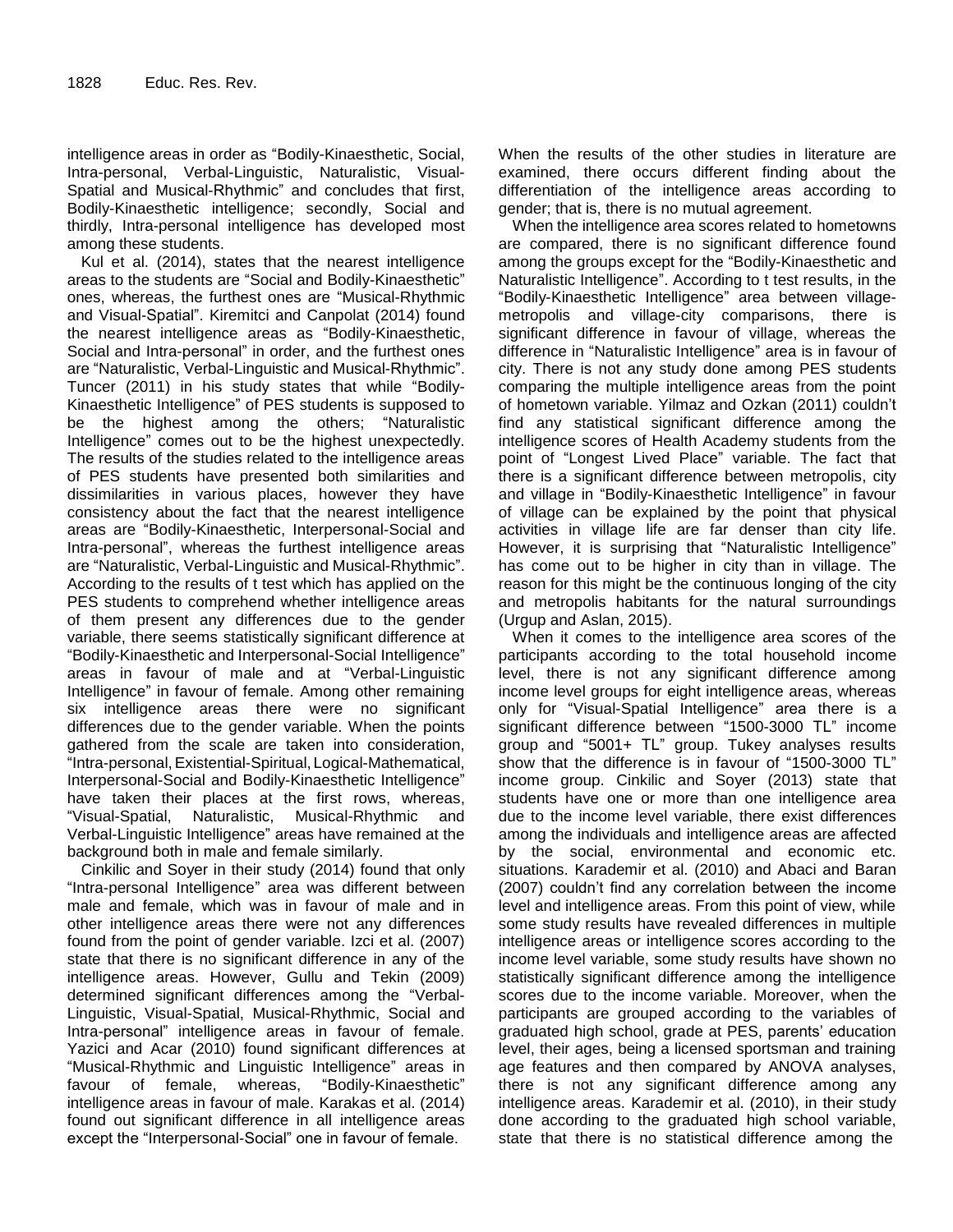groups in terms of self-respect and emotional intelligence level.

Delice and Odabasi (2013), state that there is a difference in intelligence levels due to class grades of the students, while claiming that there is no correlation between the parents' education level and emotional intelligence levels of the students. Abaci and Baran (2007) declare that there is a positive correlation between the parents' education and "Musical-Rhythmic, Verbal-Linguistic and Intra-Personal Intelligence" scores. Gullu and Tekin (2009) state that there are statistically significant differences between "Verbal-Linguistic, Logical-Mathematical, Interpersonal-Social and Intrapersonal" intelligence areas in relation with the grades the students are being educated. As it can be understood from the literature on this subject matter, there exist differences among the research studies. Some research results reveal that there is a significant influence of the graduated high school, grade at PES and the parents' education level upon the intelligence areas of the people, whereas some others present that there is no correlation between the areas and the variables.

# **SUGGESTIONS**

The initial expectation of this study was to prove that PES students have the "Bodily-Kinaesthetic" intelligence area as the dominant intelligence area in mind within the frame of "Multi Intelligence Theory", however, it has been found that the students mentioned have the "Intra-personal Intelligence" area characteristics most. Moreover, while it was expected that "Naturalistic Intelligence" was to be dominant in mind of the student with the village and town background, the result has turned out to be the reverse; "Naturalistic Intelligence" area is dominant in those with the city background and it is thought that this might be the result of the longing of the city inhabitant for the natural life.

There are no statistically significant differences found between the scores of the intelligence areas and the ages, being a licensed sportsman, training age, graduated school, parents' education level, household income level and the grade they study. When it comes to the differences due to the gender, it has been detected that males are dominant in "Bodily-Kinaesthetic and Interpersonal-Social Intelligence", whereas females are dominant in "Verbal-Linguistic Intelligence". Since this study is a descriptive model, findings collected are not able to describe the "Reason-Result" relation precisely. The reasons of the results of this study can be explained best by the prospective studies in future.

# **Conflict of Interests**

The author has not declared any conflict of interest.

## **ACKNOWLEDGEMENTS**

The author is thankful to Dr. Ziynet CİNAR at Biostatistics Department of Cumhuriyet University for assisting in data analysing and to Gürsel AYRAK for the last review of the language of this manuscript.

#### **REFERENCES**

- Abaci R, Baran A (2007). Universite ogrencilerinin coklu zeka duzeyleri ile bazi degiskenler arasindaki iliski. Uluslararasi Insan Bilimleri Dergisi 4(1):1-13. ISSN: 1303-5134.
- Altunisik R, Coskun R, Bayraktaroglu S, Yildirim E (2010). Sosyal bilimlerde arastirma yontemleri: SPSS uygulamali (Research methods in social sciences: Applied with SPSS.) Istanbul: Sakarya Publishing. ISBN: 6054229093
- Aslan CS, Inan T, Akalan C (2010). Profesyonel bir futbol takimi ile beden egitimi ve spor yuksekokulu ogrencilerinin bazi fiziksel ve fizyolojik ozelliklerinin karsilastirilmasi. e-Journal of New World Sci. Acad. 5(1):47-58.
- Babacan T (2012). Searching the correlation between metacognitive reading strategies and multiple intelligences of primary school teachers candidates. Cumhuriyet University Institute of Educational Sciences, Master of Science Thesis, Sivas, Turkey.
- Bacak C, Dalkiran (2016). A study for the evaluation of entrepreneurship level of fourth grade students in recreation and sports management department. Int. J. Soc. Sci. Educ. Res. 2(1):55- 60.
- Bavli O (2009). Beden egitimi ve spor yuksekokulu ogrencilerinin spora baslama, bolumu secme nedenleri ve gelecege yonelik beklentilerinin incelenmesi. Nigde Universitesi Beden Egitimi ve Spor Bilimleri Dergisi 3(3):239-246.
- Binbasioglu H, Tuna H (2014). Universite ogrencilerinin bos zamanlarina yonelik tutumlari: Dogu Anadolu Bolgesindeki MYO ogrencilerine yonelik bir arastirma. Akademik Yaklasimlar Dergisi 5(2):74-93.
- Bumen NT (2005). Okulda coklu zeka kurami (Multiple intelligence theory in school). Ankara, Pegem A Yayincilik. ISBN: 9756802731
- Cinkilic I, Soyer F (2013). An investigation the relation between multiple inteligence areas of pre-service physical education teacher and their problem solving skills. Spor Yonetimi ve Bilgi Teknolojileri Dergisi 8(1):4-16. ISSN: 1306-4371
- Delice M, Odabasi M (2013). Polis Meslek Yuksekokulu ogrencilerinin duygusal zeka duzeylerinin incelenmesi. Polis Bilimleri Dergisi 15(3):73-93.
- Gul M (2011). Universitelerde spor egitimi alan ogrencilerin spor sponsorlugu hakkindaki goruslerinin degerlendirilmesi. Yuksek Lisans Tezi. Cumhuriyet Universitesi Saglik Bilimleri Enstitusu, Sivas, Türkiye.
- Gullu M, Tekin M (2009). Comparison of multiple intelligence areas of students at sports high schools and public high schools. Nigde University J. Physical Educ. Sport Sci. 3(3):247-258. ISSN: 1307-6477.
- Izci E, Sucu HO (2014). Investigating multiple intelligence profiles of university students (Nevsehir University sample). Inonu University J. Educ. Sci. Institute 1(1):12-21.
- Kahraman DI, Bavli O (2014). Investigation the multiple intelligence areas of university students who study in different departments. Int. J. New Trends in Arts, Sports Sci. Educ. 3(3):65-71. ISSN: 2146- 9466
- Karademir T, Dosyilmaz E, Coban B, Kafkas ME (2010). Beden egitimi ve spor bolumu ozel yetenek sinavina katilan ogrencilerde benlik saygisi ve duygusal zeka. Kastamonu Egitim Dergisi 18(2):653-674.
- Karakas F, Ermis E, Erilli NA (2014). Polis meslek yuksekokulu ogrenci adaylarinin fiziki yeterlilik parkur suresi ile coklu zekalari ve cinsiyet arasindaki iliskinin incelenmesi. Spor ve Performans Arastirmalari Dergisi 5(1):18-26.
- Karakollukcu M, Aslan CS, Paoli A, Bianco A, Sahin FN (2014). Effects